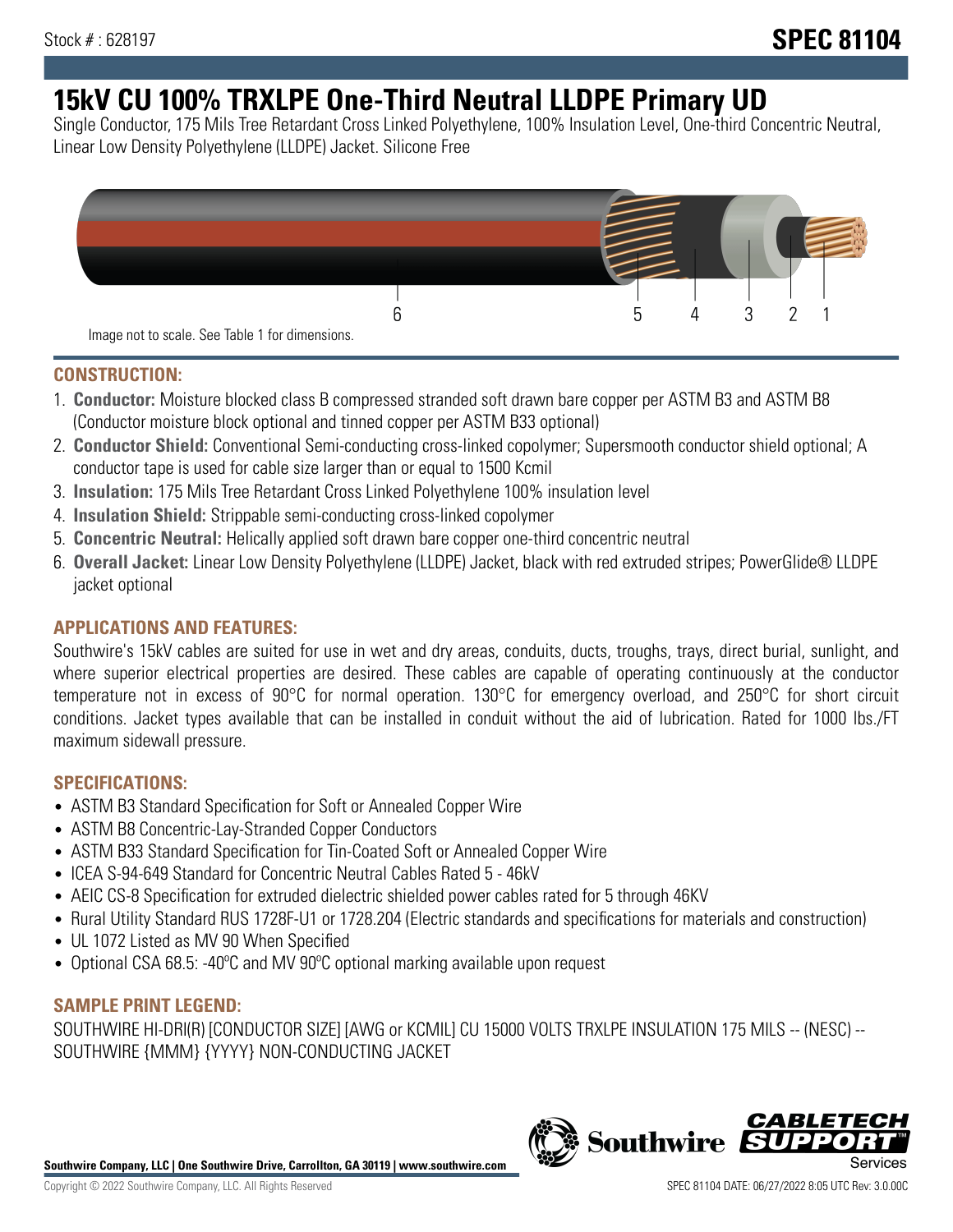# Stock # : 628197 **SPEC 81104**

#### **Table 1 – Weights and Measurements**

| Stock<br>  Number | Cond.<br><b>Size</b> | <b>Diameter</b><br>Over<br>Conductor | <b>Diameter</b><br>Over<br>Insulation | lnsul.<br>Thickness | <b>Diameter</b><br>Over.<br>Insulation<br><b>Shield</b> | Concentric<br><b>Neutral</b> | Neutral DC<br>Resistance<br>$25^{\circ}$ C | Jacket<br><b>Thickness</b> | Approx.<br>0D | Approx.<br>Weight    | Min<br><b>Bending</b><br>Radius | Max Pull<br>Tension* <sup>1</sup> |
|-------------------|----------------------|--------------------------------------|---------------------------------------|---------------------|---------------------------------------------------------|------------------------------|--------------------------------------------|----------------------------|---------------|----------------------|---------------------------------|-----------------------------------|
|                   | AWG/<br>Kcmil        | inch                                 | inch                                  | mil                 | inch                                                    | No. x AWG                    | $\Omega$ /1000ft                           | mil                        | inch          | Ib<br><b>Y1000ft</b> | inch                            | $\mathsf{lb}$                     |
| 628197            | 1000<br>(61)         | 1.117                                | .522                                  | 175                 | .622                                                    | 26x9                         | 0.031                                      | 80                         | 2.039         | 5083                 | 16.3                            | 8000                              |

All dimensions are nominal and subject to normal manufacturing tolerances

◊ Cable marked with this symbol is a standard stock item

\* Pulling tension based on pulling eye directly connected to conductor

^ HiDri Plus - Water Blocking Powder. Black Jacket

# All black jacket

§ HiDri Plus - Water Blocking Powder. Black Jacket. CSA Listed

#### **Table 2 – Electrical and Engineering Data**

| Cond.<br>Size <sup>'</sup> | $\omega$ 25°C    | DC Resistance AC Resistance<br>$@90^{\circ}C$ | Capacitive<br>Reactance @<br>60Hz | Inductive<br>Reactance @<br>60Hz | Charging<br>Current | <b>Dielectric</b><br>Loss | Zero Sequence<br>Impedance* | Positive<br>Sequence<br>Impedance* | <b>Short Circuit</b><br>Current $@30$<br>Cycle |
|----------------------------|------------------|-----------------------------------------------|-----------------------------------|----------------------------------|---------------------|---------------------------|-----------------------------|------------------------------------|------------------------------------------------|
| AWG/<br>Kcmil              | $\Omega/1000$ ft | $\Omega/1000$ ft                              | $M\Omega^*1000$ ft                | $\Omega/1000$ ft                 | A/1000ft            | W/1000ft                  | $\Omega/1000$ ft            | $\Omega$ /1000ft                   | Amp                                            |
| 1000<br>(61)               | 0.0108           | 0.015                                         | 0.018                             | 0.034                            | 0.487               | .265                      | $0.047 + 0.021$             | $0.023 + 0.028$                    | 30876.7                                        |

\* Calculations are based on three cables triplexed / concentric shield / Conductor temperature of 90°C / Shield temperature of 45°C / Earth resistivity of 100 ohmsmeter

† Ampacities are based on Figure 7 of ICEA P-117-734 (Single circuit trefoil, 100% load factor, 90°C conductor temperature, earth RHO 90, 36" burial depth)

‡ Ampacities are based on Figure 1 of ICEA P-117-734 (Single circuit trefoil, 100% load factor, 90°C conductor temperature, earth RHO 90, 36" burial depth)

#### **Table 3 – Weights and Measurements (Metric)**

| Stock<br>Number | Cond.<br><b>Size</b> | <b>Diameter</b><br>Over<br>Conductor | Diameter<br>Over<br>Insulation | lnsul.<br><b>Thickness</b> | <b>Diameter</b><br>Over<br>Insulation<br><b>Shield</b> | Concentric<br><b>Neutral</b> | <b>Neutral DC</b><br>Resistance<br>$25^{\circ}$ C | Jacket<br><b>Thickness</b> | Approx.<br>0D | Approx.<br>Weight | Min<br><b>Bending</b><br>Radius | Max Pull<br>Tension* |
|-----------------|----------------------|--------------------------------------|--------------------------------|----------------------------|--------------------------------------------------------|------------------------------|---------------------------------------------------|----------------------------|---------------|-------------------|---------------------------------|----------------------|
|                 | AWG/<br>Kcmil        | mm                                   | mm                             | mm                         | mm                                                     | No. x AWG                    | $\Omega$ /km                                      | mm                         | mm            | ka/km             | mm                              | newton               |
| 628197          | 1000<br>(61)         | 28.37                                | 38.66                          | 4.44                       | 41.20                                                  | 26x9                         | 0.10                                              | 2.03                       | 51.79         | 7564              | 414.02                          | 35600                |

All dimensions are nominal and subject to normal manufacturing tolerances

◊ Cable marked with this symbol is a standard stock item

\* Pulling tension based on pulling eye directly connected to conductor

^ HiDri Plus - Water Blocking Powder. Black Jacket

# All black jacket

§ HiDri Plus - Water Blocking Powder. Black Jacket. CSA Listed

## **Table 4 – Electrical and Engineering Data (Metric)**

| Cond<br>Size <sup>'</sup> | @25°C        | DC Resistance AC Resistance<br>$@90^{\circ}C$ | Capacitive<br>Reactance @<br>60Hz | <b>Inductive</b><br>Reactance @<br>60Hz | Charging<br>Current | <b>Dielectric</b><br>Loss | Zero Sequence<br>Impedance* | <b>Positive</b><br>Sequence<br>Impedance* | <b>Short Circuit</b><br>Current @ 30<br>Cycle <sup>1</sup> |
|---------------------------|--------------|-----------------------------------------------|-----------------------------------|-----------------------------------------|---------------------|---------------------------|-----------------------------|-------------------------------------------|------------------------------------------------------------|
| AWG/<br>Kcmil             | $\Omega$ /km | $\Omega / \mathsf{k}$ m                       | $M\Omega^*$ km                    | $\Omega$ /km                            | A/km                | W/km                      | $\Omega/1000$ ft            | $\Omega/1000$ ft                          | Amp                                                        |
| 1000<br>(61)              | 0.0354       | 0.05                                          | 0.0055                            | 0.1115                                  | .598                | 4.1503                    | $0.047 + 0.021$             | $0.023 + j0.028$                          | 30876.7                                                    |

\* Calculations are based on three cables triplexed / concentric shield / Conductor temperature of 90°C / Shield temperature of 45°C / Earth resistivity of 100 ohmsmeter



#### CABLETE **Southwire** DD.